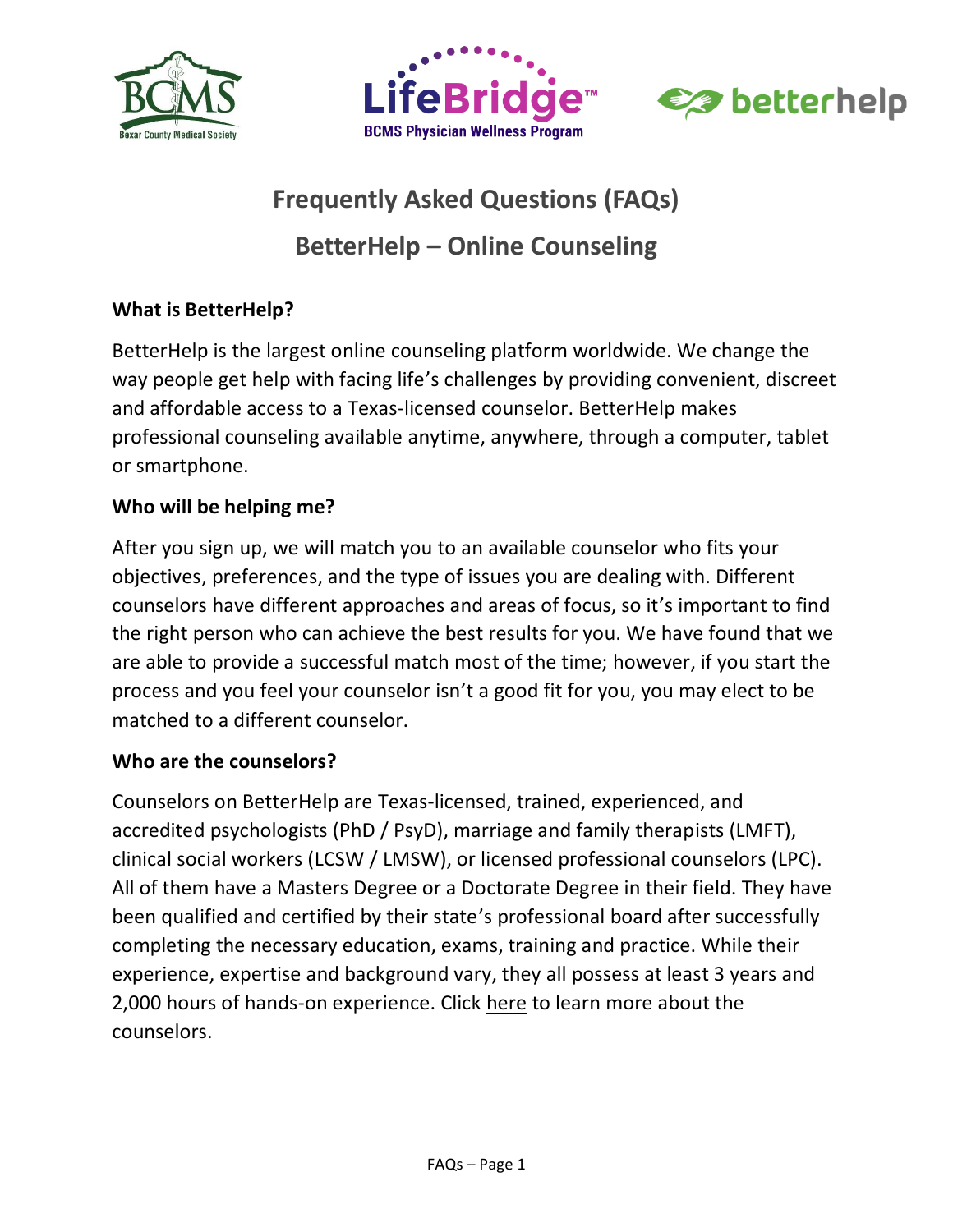





#### **How are the counselors verified?**

Our team ensures that every provider we bring to the platform is fully licensed in the state of Texas and in good standing. Providers who apply are required to provide proper licensure documentation, proof of identity, and references from other licensed practitioners who have worked with them. We then cross-check their licensure information with their respective state licensing board.

In addition to checking credentials, each potential provider needs to complete a case study exam by a licensed clinician and be evaluated in a video interview. The result of this rigorous 4-5 week process is that only about 15% of the counselors/therapists who apply to work through BetterHelp are accepted to the platform.

We also show the full licensing information for each provider to make it easy for you to do your own due diligence on your counselor.

#### **Is BetterHelp right for me?**

BetterHelp may be right for you if you're looking to improve the quality of your life. Whenever there is anything that interferes with your happiness or prevents you from achieving your goals, we may be able to help. We also have counselors who are specialized in specific issues, such as stress, anxiety, relationships, parenting, depression, addictions, eating, sleeping, trauma, anger, family conflicts, LGBT matters, grief, religion, self-esteem and more.

BetterHelp is **not** the right solution for you if any of the following is true:

- You have thoughts of hurting yourself or others
- You are a minor or you are under the care of a legal guardian
- You are in an urgent crisis or an emergency situation
- You have been diagnosed with a severe mental illness, or if you have been advised to be in psychological supervision or psychiatric care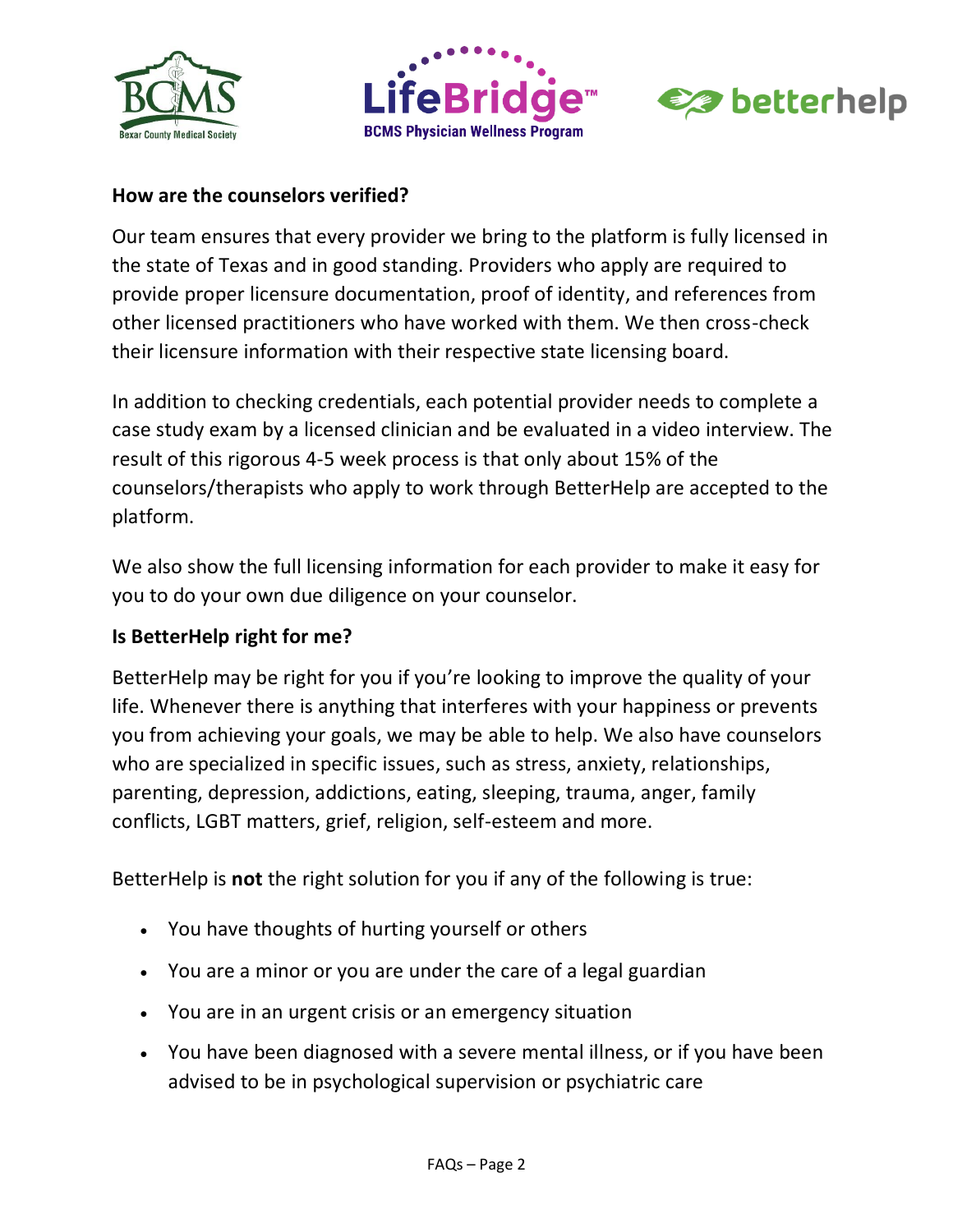





- You were required to undergo therapy or counseling either by a court order or by any other authority
- You do not have a device that can connect to the Internet or you do not have a reliable Internet connection

## **How much does it cost?**

The Bexar County Medical Society is making the **first month of counseling available free to all BCMS Members**. After this first month, if a member decides to continue counseling, the cost of counseling through BetterHelp will be \$45/week (billed monthly to your credit card or PayPal) and includes all your messaging, chats, and phone and video sessions. You can cancel your BetterHelp counseling service subscription at any time for any reason.

# **Can BetterHelp substitute for traditional face-to-face counseling?**

The professionals who work through BetterHelp are Texas-licensed and credentialed counselors and therapists who were certified by their state's board to provide therapy and counseling. However, while the service may have similar benefits, it's not capable of substituting for traditional face-to-face counseling/therapy in every case. Please note that your provider won't be able to make any official diagnosis to fulfill any court order or prescribe medication.

#### **I signed up. How long until I'm matched with a counselor?**

It generally takes around 24 hours to be matched with a counselor, and on some occasions might take a little longer depending on which qualifications and expertise you prefer in a counselor.

#### **How will I communicate with my counselor?**

You can get counseling in four ways:

- **Exchanging messages** with your counselor
- **Chatting live** with your counselor
- **Speaking over the phone** with your counselor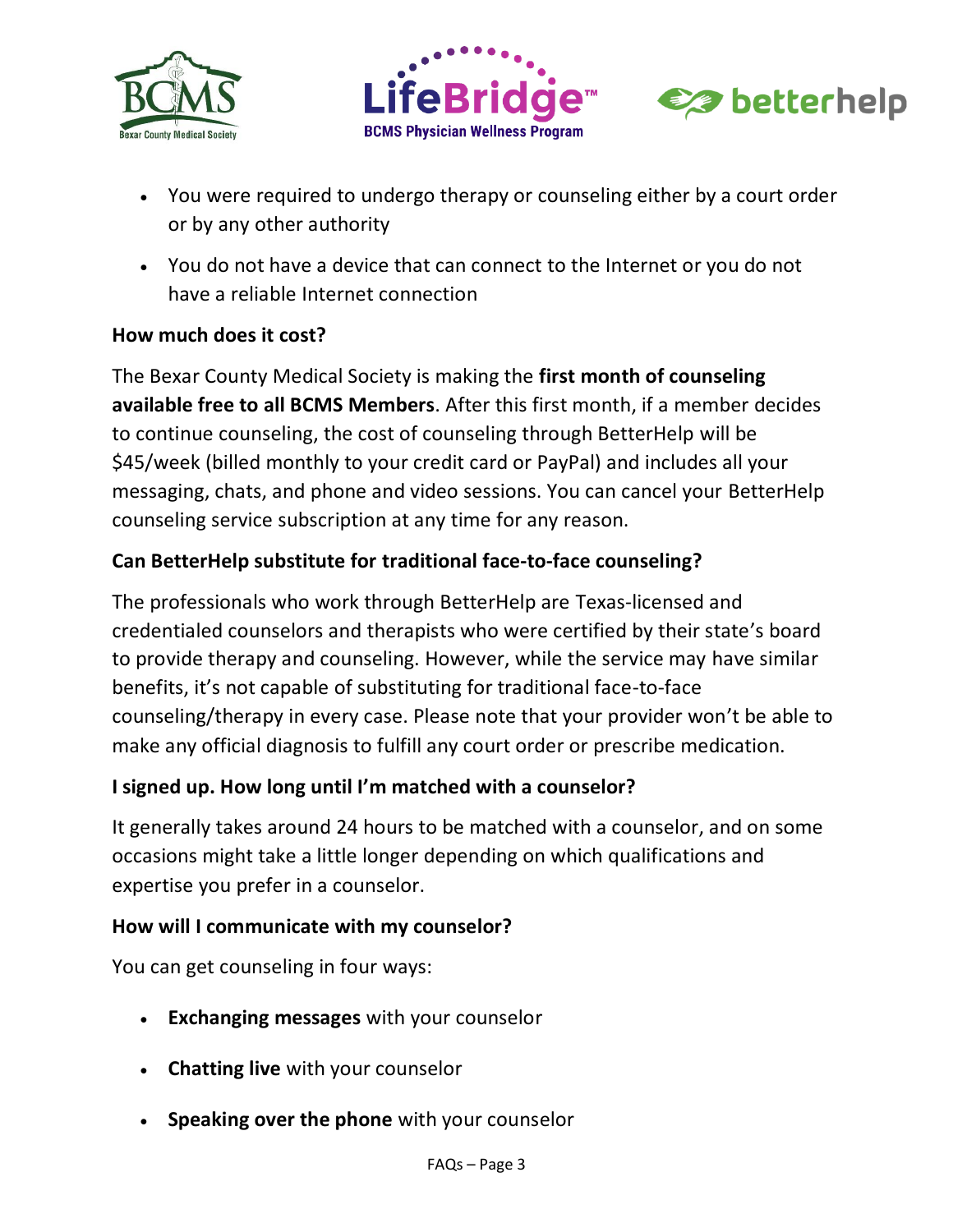





**Video conferencing** with your counselor

You can use different ways at different times as you wish, based on your needs, availability and convenience.

#### **How does messaging work?**

Once you are matched to a counselor, you and your counselor will get a dedicated "room", which will be your private and secure place to communicate. In this room, you will write about yourself, the things going on in your life, ask questions and discuss the issues that trouble you. Your counselor will then read your messages, and respond with questions, feedback, insights and guidance.

You can exchange messages with your counselor at any time, from anywhere, using any Internet-connected device. The room is open 24/7 and since messaging is not in real-time it doesn't require scheduling. Instead, you can choose whenever you want to write or respond to your counselor. You will get a notification by email when the counselor has sent you a message.

#### **How do live chat sessions work?**

You will sometimes want to have a text conversation with your counselor in realtime. This way you can still enjoy the convenience and privacy of messaging but also enjoy a "live" interaction that allows instant response and feedback from your counselor.

To have a live chat session, you will first need to schedule a time with your counselor. At the scheduled time, log in to your account to start typing and chatting with your counselor.

#### **How do live phone sessions work?**

Phone sessions are a great way to conveniently speak with your counselor by simply using your landline or cell phone, no matter where you are.

To talk with your counselor over the phone, you will need to schedule a time with your counselor and log in to your counseling room at that time. The counselor will prompt you to start the phone session and the system will ask you for your phone number. The system will then call you at that number and connect you with your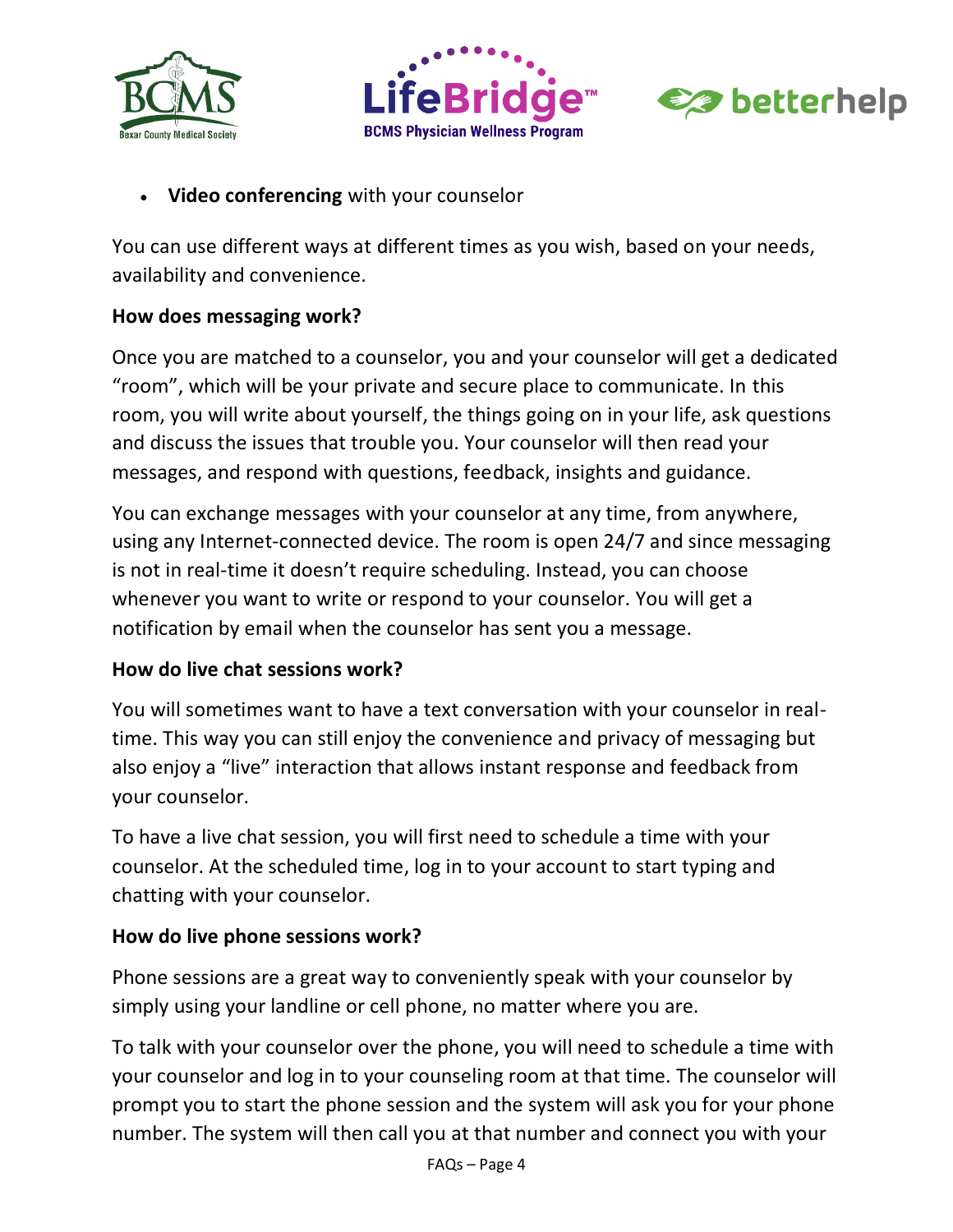





counselor to start the phone session. Please note that the phone number you enter will not be shared with the counselor.

#### **How do live video sessions work?**

You can also have a video session with your counselor where you see each other and talk with each other in a virtual face-to-face setting (similar to Skype). To talk with your counselor via video, you will need to schedule a time with your counselor and log in to your counseling room at that time. Your counselor will then prompt you to start the video session. After you confirm, you will immediately begin video chatting with your counselor.

# **Can I go back and read the counselor's previous messages?**

Yes. You can always login to your account and read all the counselor's messages to you. This may help you in reflecting and remembering some of the guidance and input that you received. This is one of the main advantages of e-counseling.

#### **How long can I use BetterHelp?**

This depends on your needs and varies a lot from one person to another. Some people feel they get most of the value after just one month, while others prefer to stick to the program for an extended period of time. This is completely up to you.

#### **How will I pay for my BetterHelp subscription?**

Your membership payments will be charged to a credit card or PayPal on a recurring basis. If you accomplish your goals or if you find online counseling with BetterHelp to no longer be helpful for any reason, you can simply cancel the subscription.

#### **Can I be reimbursed by my insurance?**

Services offered using this site are generally not covered by health insurance, Medicare or Medicaid.

Coverage and benefits for traditional therapy and counseling services change from one health insurance company to another and from plan to plan, but generally the following rules apply: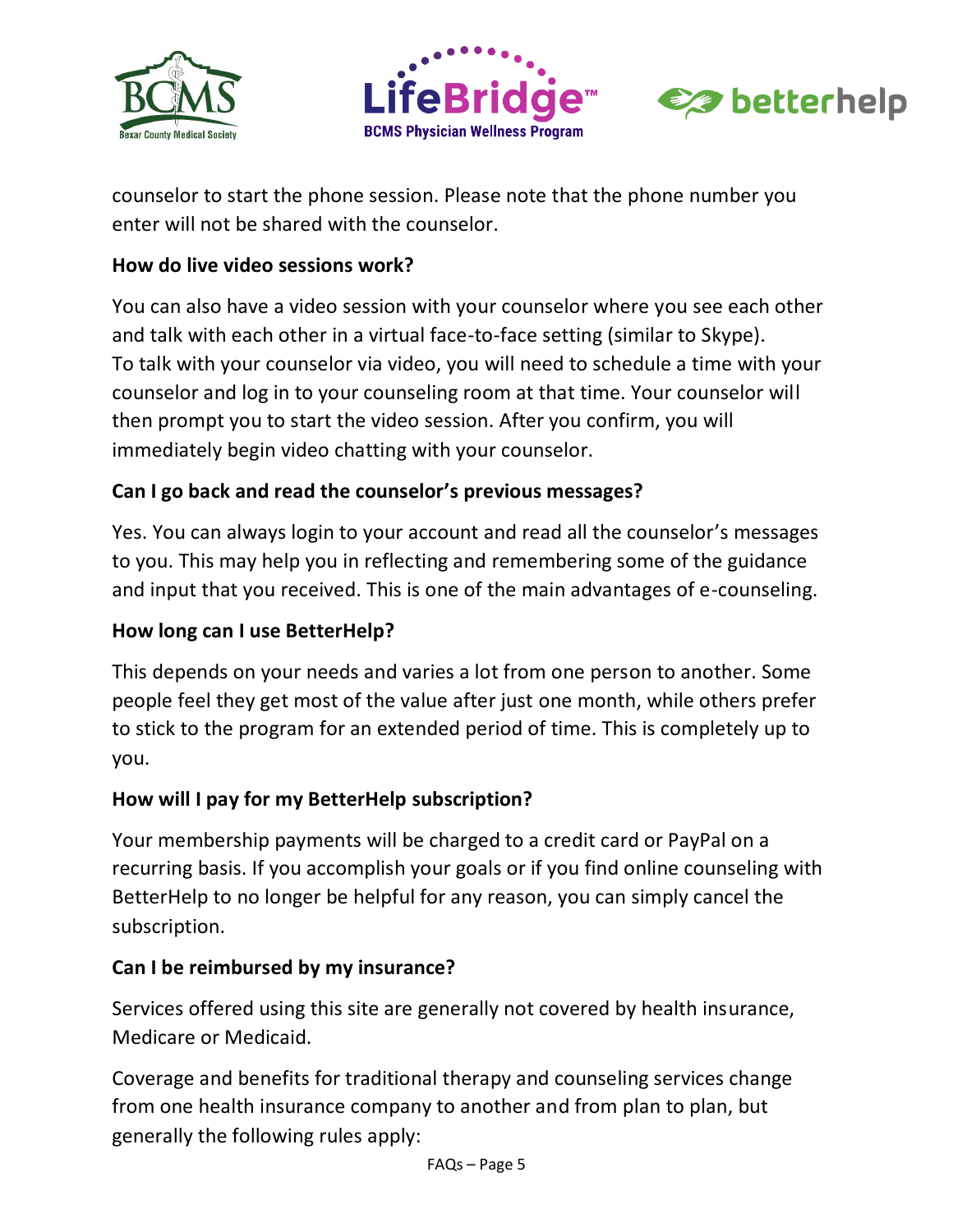





- With many health insurance plans, coverage can be partial or very limited.
- Even if your plan covers all your costs, the co-pay that you would be required to contribute may be higher than the entire cost of BetterHelp.
- In many cases, before you can get reimbursed by your insurance company, your counselor/therapist would have to diagnose you with a mental disorder or issue. This diagnosis would be sent to the insurance company and recorded in your medical file. In some cases the counselor/therapist would also have to provide additional clinical information to the insurance company, such as treatment plans, summaries or copies of the entire record.

If you consider using your health insurance, please check your coverage carefully by asking the following questions:

- Do I have mental health insurance benefits?
- What is my deductible and has it been met?
- How many sessions per year does my health insurance cover?
- What is the coverage amount per counseling/therapy session?
- Is approval required from my primary care physician?

Please note that BetterHelp offers very affordable pricing options which are typically comparable with the co-pays of most insurance plans.

#### **What is the role of BetterHelp.com?**

The service is provided by independent providers who work directly with you. These providers are not employees of BetterHelp and the site doesn't oversee them professionally. Our mission is to build, maintain, and support a platform that lets users and counselors communicate effectively, and to facilitate this channel so they can get the most out of their interaction.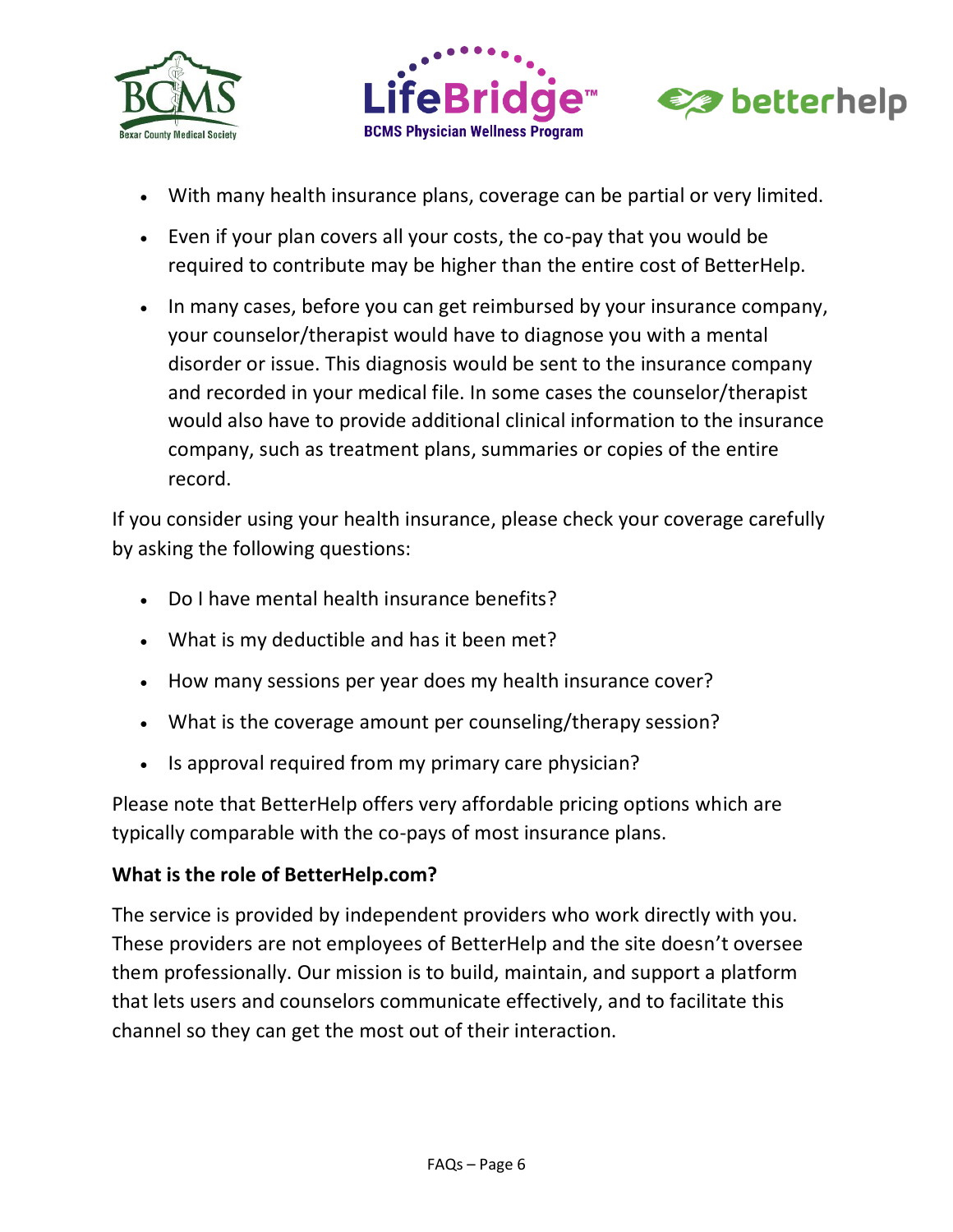





## **How can I be sure that this is an effective form of counseling?**

There are many studies that confirm the effectiveness of the online medium for making life changes.

A study published by JMIR Publications and conducted by researchers from University of Berkeley, UCSF, and the SF General Hospital, concluded that "users of BetterHelp experienced significantly reduced depression symptom severity after engaging with the platform." You can read the full study [here.](https://mhealth.jmir.org/2019/1/e10948/)

Our confidence in the platform comes primarily from the [feedback and](https://www.betterhelp.com/reviews)  [testimonials](https://www.betterhelp.com/reviews) we receive from users. Every day we are excited to hear from more people about the way this service helped them make a tremendous change in their lives.

#### **How is my privacy protected?**

We are totally obsessed about securing your privacy and confidentiality. We have built a state-of-the-art technology, operation, and infrastructure with one thing in mind: protecting your privacy and safeguarding the information you provide. Our privacy and confidentiality standards are by far more advanced than what is required by law or regulations, so you can feel safe and comfortable.

- You don't need to identify yourself (see more about staying anonymous [here\)](https://www.betterhelp.com/privacy).
- Everything you tell your counselor is protected by strict federal and state laws.
- We don't cooperate or work with any insurance companies or employers, so nothing needs to be shared, reported or filed with them.
- You can always click the "Shred" button next to each message that you've sent so it will no longer show in your account.
- All the messages between you and your counselor are secured and encrypted by banking-grade 256-bit encryption.